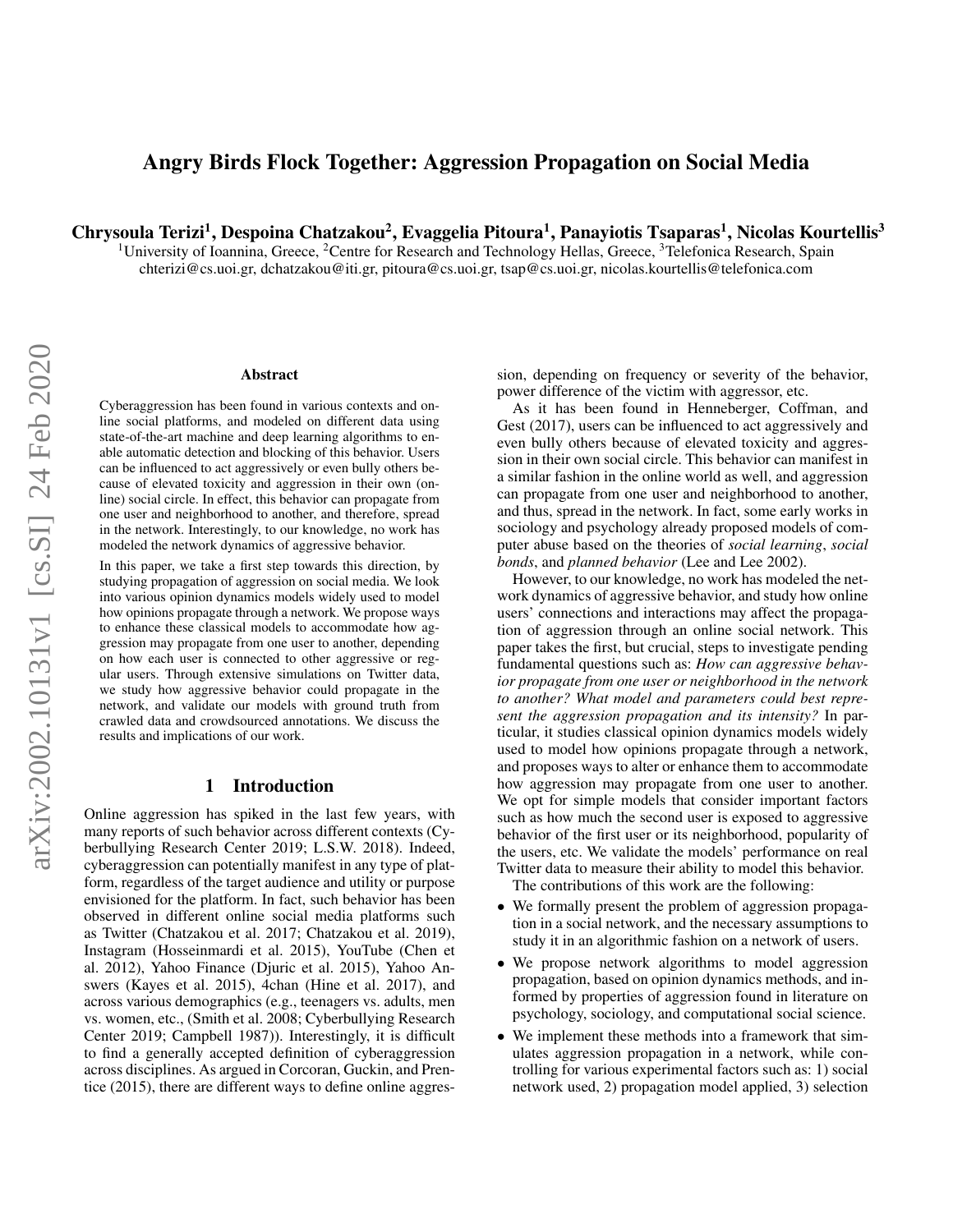and ordering of users or edges affected by the propagation. This framework can be applied in different social networks, given appropriate data to bootstrap the models.

• We present extensive experimentation with the simulating framework and Twitter data, and show how model performance depends on the various factors controlled. We find that methods which consider direct interactions between users and users' internal aggression state, better model aggression and how it could evolve on Twitter. We discuss implications of our findings for curbing cyberaggression on Twitter and other networks with similar structure.

## 2 Modeling Opinion Propagation

In social networks, users may interact with others in their immediate ego-network on a given topic, and consequently may adapt their opinion, or even adopt their friends' personal opinion altogether. Opinion formation is a complex process and many researchers have studied it under different settings. Thus, several mathematical models have been proposed to simulate the propagation of opinion in a network (for a review see Sîrbu et al.  $(2017)$ ). In this section, we first cover background concepts around opinion propagation, and then basic methods proposed to model opinion dynamics.

### 2.1 General Problem of Opinion Modeling

Background. Numerous studies have been conducted around the opinion spreading [\(Sobkowicz 2009\)](#page-9-8). Most published opinion models simulate how an individual's opinion could evolve from the influence he could receive from his immediately environment. In [\(Newman and Sheth 1985\)](#page-9-9), a simple stochastic model (Voter model) was presented, where an individual is absolutely vulnerable to his neighbor's opinion, which he assimilates if he interacts with. In this class of binary-state dynamics models belongs the Sznajd model [\(Sznajd-Weron and Sznajd 2000\)](#page-9-10) which states that "if two people share the same opinion, their neighbors will start to agree with them (social validation), and if a block of adjacent persons disagree, their neighbors start to argue with them (discord destroys)". In [Deffuant et](#page-8-7) [al.](#page-8-7) [\(2000\)](#page-8-7), a model of opinion dynamics showed that agents adjust continuous opinions on the occasion of random binary encounters whenever their difference in opinion is below a given threshold. A classical model of consensus formation was presented in [Hegselmann and Krause](#page-9-11) [\(2002\)](#page-9-11), the variant of this model due to [Friedkin and Johnsen](#page-9-12) [\(1990\)](#page-9-12), a time dependent version and a nonlinear version with bounded confidence of the agents. There are also models that combine and compare the aforementioned basic models [\(Behera](#page-8-8) [and Schweitzer 2003;](#page-8-8) [Bernardes, Stauffer, and Kertsz 2002;](#page-8-9) [Fortunato 2005;](#page-9-13) [Lorenz 2007\)](#page-9-14). Also, a few studies have been published that verify the opinion prediction in real setting [\(Sobkowicz 2009\)](#page-9-8). For example, real data were used by [Behera and Schweitzer](#page-8-8) [\(2003\)](#page-8-8), psychological data in [Deffuant, Amblard, and Weisbuch](#page-8-10) [\(2004\)](#page-8-10), and information from Italian and German elections in [Bernardes, Stauf](#page-8-9)[fer, and Kertsz;](#page-8-9) [Caruso and Castorina;](#page-8-11) [Fortunato and Castel](#page-9-15)[lano](#page-9-15) [\(2002;](#page-8-9) [2005;](#page-8-11) [2007\)](#page-9-15).

Problem Definition. The opinion propagation problem can be formally presented as follows [\(Ising 1925;](#page-9-16) [Glauber 1963;](#page-9-17) [Sznajd-Weron and Sznajd 2000\)](#page-9-10). There is a population of M individuals connected in a network over weighted edges. This weight can signify the intensity of interaction or closeness between two individuals. Each user, at time  $t$  has its initial interior opinion  $o_i$  on a topic. After an interaction between two users  $i$  and  $j$  who are neighboring in the network, each of the individuals is led to a new state on the topic.

In general, the interaction between users during the opinion propagation can be assumed to happen in a pairwise or group fashion. In effect, one user may be influenced by another user, or multiple users in his neighborhood. In pairwise models, there are two connected individuals,  $i$  and  $j$ , and each one can have their personal opinion on a topic. User  $i$ 's opinion can only be affected by the influence of user  $j$ 's opinion that he is connected. In group fashion models, there is user  $i$  and his neighborhood  $N_i$  of users with opinions which can influence *i*'s opinion. Next, we characterize each model based on this distinction and its fundamentals.

Overall, this kind of procedure can be considered as a mechanism of making a decision in a closed community. The general problem of opinion modeling presents a plurality of models that differentiate the final state of the individual and the manner in which it is formed. For easiness, we use the following general notations in the text:

- $o_i^t$ The opinion value for user  $i$  at moment  $t$
- $w_{ij}$  The weight of edge  $(i, j)$ , between users i and j

 $N_i$  The set of friends (neighborhood) of user i

### 2.2 Classic Opinion Propagation Models

Voter Model. One of the simplest and well-known pairwise models in opinion dynamics is the Voter model [\(Clif](#page-8-12)[ford 1973\)](#page-8-12). In this model, there are only two discrete opinion types:  $\{0, +1\}$ . At each time step, an edge  $(i, j)$  is selected from the network, and user  $i$  adopts the opinion that his neighbor  $j$  had in the previous time step:

$$
o_i^{t+1} = o_j^t \tag{1}
$$

For undirected networks, the model reaches consensus to one of the possible initial opinions. For directed networks, the model was modified [\(Zschaler et al. 2012\)](#page-9-18) to one that fixes the users' out-degree that induce early fragmentation.

Deffuant Model. Another pairwise model suited for interaction within large populations is the Deffuant model [\(Def](#page-8-7)[fuant et al. 2000\)](#page-8-7) that captures confirmation bias, i.e., people's tendency to accept opinions that agree with their own. In this model, users adjust continuous opinions from their initial binary opinion whenever their difference in opinion is below a given threshold. At each time step, an edge between users  $(i, j)$  is selected and user i takes into account the opinion of its neighbor  $j$  when the absolute value of their opinions' difference is less than a specific selected value d:

If 
$$
|o_i^t - o_j^t| < d
$$
, then (2)

$$
o_i^{t+1} = o_i^t + \mu \left( o_j^t - o_i^t \right) \text{ and } o_j^{t+1} = o_j^t + \mu \left( o_i^t - o_j^t \right)
$$

where,  $\mu$  is the convergence parameter, with  $\mu \in [0, 0.5]$ . High threshold values lead to convergence of opinions whereas low values lead in several opinion clusters.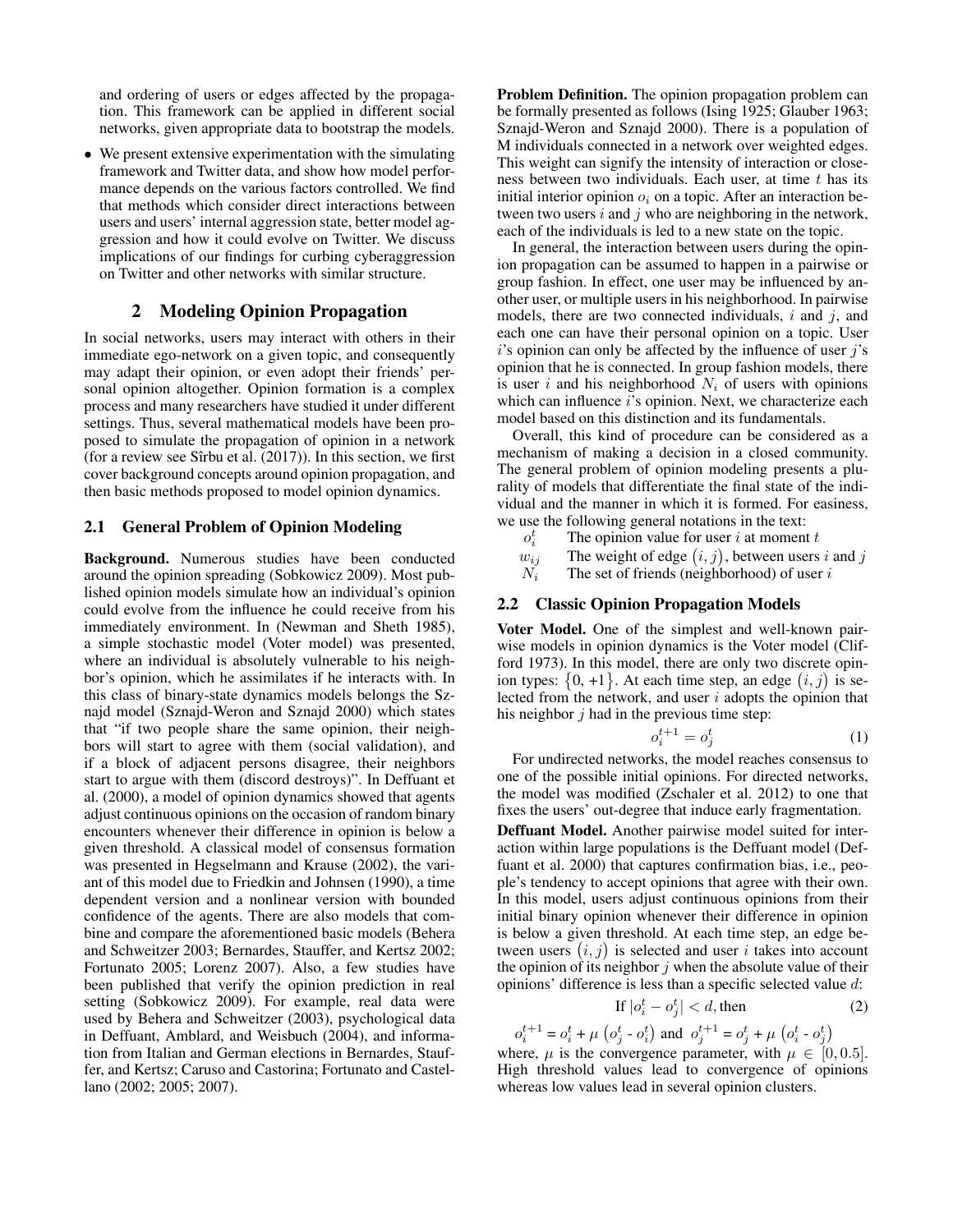DeGroot Model. Another model in literature that allows a user to consider all or some of their neighbors' score, is the DeGroot model [\(Degroot 1974\)](#page-8-13). Here, there is an undirected network and at time  $t$ , all users change their opinion by taking the average of their own opinion and the opinion of their neighbors. After a number of iterations (i.e., opinion changes or time steps), the network will reach consensus and each user in the network will have the same opinion.

$$
o_i^{t+1} = \frac{w_{ii}o_i^t + \sum_{j \in N_i} w_{ij}o_j^t}{w_{ii} + \sum_{j \in N_i} w_{ij}}
$$
(3)

FJ Model. A variation of the DeGroot model was proposed by Friedkin and Johnsen [\(Friedkin and Johnsen 1990\)](#page-9-12). The main difference between the two models is that in the FJ model each user has an intrinsic initial opinion that remains the same, and an expressed opinion that changes over time. User  $i$ 's new opinion is estimated as:

$$
o_i^{t+1} = \frac{w_{ii}o_i^0 + \sum_{j \in N_i} w_{ij}o_j^t}{w_{ii} + \sum_{j \in N_i} w_{ij}}
$$
(4)

The network consensus is not reached every time, but only in specific cases. Also, the calculation of the opinion's convergence can be modeled as a random walk in the graph, and if an absorbent node is attached in a node, it maintains the node's opinion stable [\(Gionis, Terzi, and Tsaparas 2013\)](#page-9-19).

HK Model. In [Hegselmann and Krause](#page-9-11) [\(2002\)](#page-9-11) model, opinions take values in a continuous interval, where a bounded confidence limits the interaction of user  $i$  holding opinion  $o_i$ to neighbors with opinions in  $[o_i-\varepsilon, o_i+\varepsilon]$ , where  $\varepsilon \in [0, 1]$ is the uncertainty. Also, users interact with all of his friends:

$$
o_i^{t+1} = \frac{w_{ii}o_i^t + \sum_{j \in N_i : |o_i^t - o_j^t| < \varepsilon} w_{ij}o_j^t}{w_{ii} + \sum_{j \in N_i : |o_i^t - o_j^t| < \varepsilon} w_{ij}} \tag{5}
$$

The model has been proven to converge in polynomial time and leads to consensus when  $\varepsilon > \varepsilon_c$  and each user or group of users are polarized when  $\varepsilon < \varepsilon_c$ .

### 3 Modeling Aggression Propagation

Previously, we outlined some of the most classical models for opinion propagation in a network. Here, we build on these methods to model how aggression could propagate in the network, as an opinion would. Next, we discuss insights extracted from literature that attempt to model aggression in different ways. Building on this background, we formally propose the *Aggression Propagation* problem, in a way that can be aligned with opinion propagation. Finally, we present how the literature insights can be used to inform existing opinion models into modeling aggression propagation.

### <span id="page-2-0"></span>3.1 Aggression Modeling: Literature Insights

Aggression has been well studied in the past, in online and offline contexts, from sociologists and psychologists [\(Farver](#page-8-14) [1996;](#page-8-14) [Bandura, Ross, and Ross 1961;](#page-8-15) [Xie, Cairns, and](#page-9-20) [Cairns 1999;](#page-9-20) [Smith et al. 2008;](#page-9-4) [Pieschl et al. 2013;](#page-9-21) [Allen,](#page-8-16) [Anderson, and Bushman 2018;](#page-8-16) [Corcoran, Guckin, and Pren](#page-8-6)[tice 2015\)](#page-8-6) and computational social or computer scientists Chatzakou et al. [\(2017;](#page-8-1) [2019\)](#page-8-2) and [\(Davidson et al.](#page-8-17) [2017;](#page-8-17) [Founta et al. 2018;](#page-9-22) [Lee and Lee 2002;](#page-9-6) [Waseem and](#page-9-23) [Hovy 2016;](#page-9-23) [Hariani and Riadi 2017;](#page-9-24) [Dinakar, Reichart, and](#page-8-18) [Lieberman 2011;](#page-8-18) [Chen et al. 2012;](#page-8-3) [Nobata et al. 2016\)](#page-9-25).

1. Influence from strong social relationships. Aggressive behavior is reactionary and impulsive, and often results in breaking household rules or the law, and can even be violent and unpredictable [\(E. Gabbey and Jewell 2016\)](#page-8-19). Interestingly, aggressive acts, while reflecting the influence of various mental and physical disorders, in most instances represent learned behaviors from other individuals [\(Gardner and](#page-9-26) [Moffatt 1990\)](#page-9-26). In fact, some earlier works proposed that online abusive behavior could be explained using sociologyand psychology-based theories such as *social learning*, *social bonds* and *planned behavior* [\(Lee and Lee 2002\)](#page-9-6). Furthermore, [Cheng et al.](#page-8-20) [\(2017\)](#page-8-20) observed that a person's negative mood increases the likelihood of adopting negative behavior, which is easily transmitted from person to person. These works lead us to the first insight on aggressive behavior: *due to strong social bonds, users can be influenced by, and learn from others such aggressive behavior.*

2. Influence from social groups. Aggressive adolescents may be unpopular in the larger social community of peers and adults, yet they can be accepted by and closely linked to particular subgroups of peers [\(Cairns et al. 1988\)](#page-8-21). Furthermore, as it was investigated by [Anderson and Car](#page-8-22)[nagey](#page-8-22) [\(2004\)](#page-8-22), the personal responsibility exhibited by individuals or groups can be captured by the General Aggression Model (GAM) [\(Allen, Anderson, and Bushman](#page-8-16) [2018\)](#page-8-16). The authors established that when individuals or a group of individuals come to believe either that they are not responsible or that they will not be held accountable by others, the stage is set for the occurrence of violent evil and aggressiveness [\(Anderson and Carnagey 2004\)](#page-8-22). In addition, in recent studies on Twitter by Chatzakou et al. [\(2017;](#page-8-1) [2019\)](#page-8-2), cyberbully and aggressive users were found to be less embedded in the network, with fewer friends and smaller clustering coefficient. Further, [Kramer, Guillory, and Han](#page-9-27)[cock](#page-9-27) [\(2014\)](#page-9-27) found that exposing a person to negative or positive behaviors of those around him, leads him to experience the same emotions as them. These results lead us to the second insight: *aggressive users may be embedded in small social groups, which can have high impact on their aggression.*

3. Influence due to power difference. Studies have also looked at the emotional and behavioral state of victims of bullying and aggression and how it connects to the aggressor's or victim's network status. In [\(Corcoran, Guckin, and](#page-8-6) [Prentice 2015\)](#page-8-6) it was observed that a high power difference in network status of the two individuals can be a significant property of bully-victim relationship. The authors in [\(Pieschl et al. 2013\)](#page-9-21) noted that the emotional state of a victim depends on the power of the victim's bullies. For example, more negative emotional experiences were observed when more popular cyberbullies conducted the attack. These observations lead us to the third insight: *the power difference that a user may have over another (e.g., due to popularity) can be a decisive factor on the exerted aggression.*

4. Influence due to internal state and external input. GAM is an integrative approach to understanding aggression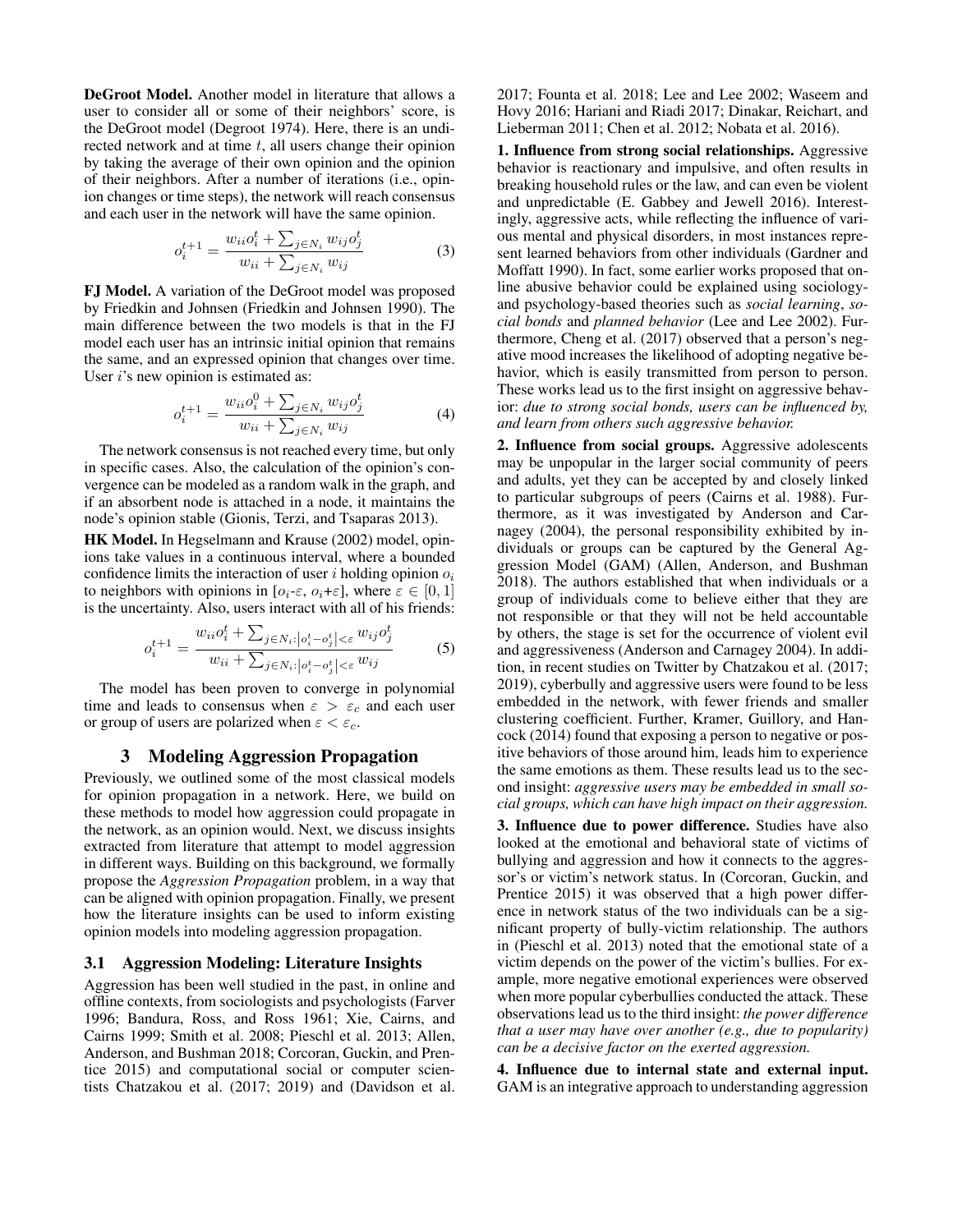that incorporates the best aspects of many domain-specific theories of aggression and takes into account a wide range of factors that affect aggression. It is separated into two layers, representing the distal causes and proximate causes. The distal processes express how biological (e.g., hormone imbalances, low serotonin, and testosterone) and persistent environmental (e.g., difficult life conditions, victimization, and diffusion of responsibility) factors work together to influence a user's personality and increase the likelihood of developing an aggressive personality. The proximate processes have three stages: (i) inputs, (ii) routes, and (iii) outcomes, that can affect the person's level of aggression and possible reactions to the input. The reaction that is selected then influences the encounter, which in turn influences the person and situation factors, beginning a new cycle of influence. The findings from this important study lead us to a forth insight: *users can be influenced by external inputs, but they also try to consolidate them with their internal state of arousal, cognition and affect, before moving to a new state.*

5. Influence can appear in cycles. The overall process outlined by the GAM, and also the previously extracted insights (1-4) can be captured in an aggression propagation model. The user (who could be an aggressor or a victim/normal user) is allowed under monitoring to: (1) have an internal aggression state of his own, (2) interact with his neighbors and close friends and receive and/or exert influence of aggression, (3) assess if he will be changing his stance on aggression, i.e., to become more (or less) aggressive after his interactions, (4) act by changing (or not) his stance, (5) repeat these steps in the next cycle (or time step). This insight allows to build on existing, but adapted opinion models that work in simulated rounds or cycles, to solve the Aggression Propagation problem, presented next.

### 3.2 Aggression Propagation Problem

Online users may be "friends" and connected in an online social network. In this setup, user  $i$ , at time  $t$  has its own aggression score that represents his internal, continuous state,  $S_i^t$ . While he interacts with his followers or followings, he may be influenced to be more or less aggressive, thus changing his internal aggression state at every time instance. The impact that others (i.e., his direct friends or neighborhood) have on his aggression state, can be a function of the strong social relationships with him  $(w_{ij})$ , his power score  $P_i$  (e.g., degree centrality), the size of the user's neighborhood  $(N_i)$ , etc. The change of aggression state is continuous, i.e., at every time instance, users are influencing each other's aggression state, partially or totally. Therefore, the problem of aggression propagation is to model how aggression among users will diffuse or propagate in a network for some time window  $W$ . Obviously, this problem has clear similarities with the opinion propagation problem, and techniques to model opinion dynamics presented earlier could be adapted to model how users influence each other to change aggression state. As this is the first investigation on this problem, we opt to establish a solid baseline of solutions to the problem at hand, and propose simple, parameter-free models that are generalizable and applicable to different social networks.

The following lists the additional notations used in text:

- $S_i^t$  $i_i^t$  Aggression score of user i, at time t,  $S_i^t \in [0, 1]$
- $w_{ij}$  Weight of edge  $(i, j)$  of users i and j, defined as Jaccard overlap of neighbor sets:  $\frac{N_i \cap N_j}{N_i \cup N_j}$  ∈ $[0, 1]$
- $P_i$  Power score of user *i*: ratio of in-degree over out-degree:  $\frac{inDegree_i}{outDegree_i} \in [0, 1]$
- $A_x$  Selector for applying a factor out of the options: 1,  $w_{ij}$ ,  $P_i$ ,  $P_j$ ,  $w_{ij}P_i$  and  $w_{ij}P_j$ , for user x

Next, we take the five insights identified and embed them in the mentioned opinion models, to construct our proposals for modeling aggression propagation through the network.

Voter & Deffuant models & variants. Firstly, we propose four pairwise models based on the Voter model. We assume that after an interaction between two users i and j, the aggression score of i changes, because he was influenced (positively or negatively). The formulation of the first set of proposed models is the following:

$$
S_i^{t+1} = A_j S_j^t \tag{6}
$$

The model names depend on factor  $A_x$ : Voter, Voter<sub>-W</sub>, Voter\_P and Voter\_WP.

These models take into account the strong relationship (1st insight) between user  $i$  and  $j$ . User  $i$ 's aggression score does not consider its own state but only the aggression score of the neighbor  $j$ . The four versions reflect different variations of the Voter model, where the user  $i$  assumes the aggression of his neighbor: 1) all of it (i.e., the neighbor is completely affecting the user), 2) weighted by their edge weight (i.e., the neighbor has an influence but only depending on the strength of their relationship), 3) weighted by the Power score of the neighbor (i.e., to capture the concept of power difference that aggressors take advantage of), and 4) weighted by the combination of Power and edge weight.

Based on Voter and Deffuant models, we propose a 2nd set of models, in which user i, at time  $t + 1$  does not only take into account the aggression state of his neighbor  $j$  (1st insight), but also includes his personal state before making any changes in his aggression (4th insight). Consequently, this set of models can be formalized as follows:

$$
S_i^{t+1} = A_i S_i^t + A_j S_j^t \tag{7}
$$

The model names depend on factor  $A_x$ : Deffuant W, Deffuant P and Deffuant WP. If factor  $A_x$  is equal to 1, it is not taken into account. To maintain the limits of aggression score in a closed interval  $[0, 1]$ , we normalize the final aggression score of user  $i$  using the maximum aggression score from all the neighbors of i at time  $t + 1$ .

Deffuant & HK models & variants. Another set of pairwise models we propose rely on the combination of Deffuant and HK models, as follows:

If 
$$
|A_i S_i^t - A_j S_j^t| < d
$$
, then,  $S_i^{t+1} = A_i S_i^t + A_j S_j^t$  (8)

The model names depend on factor  $A_x$ : HK\_d\_W, HK\_d\_P and HK\_d\_WP. It does not include the case of factor  $A_x$ equal to 1. This set of pairwise models uses the condition about the bounded confidence limits from the HK model (3rd insight), and updates the aggression score accordingly. The proposed model is affected by the strong relationship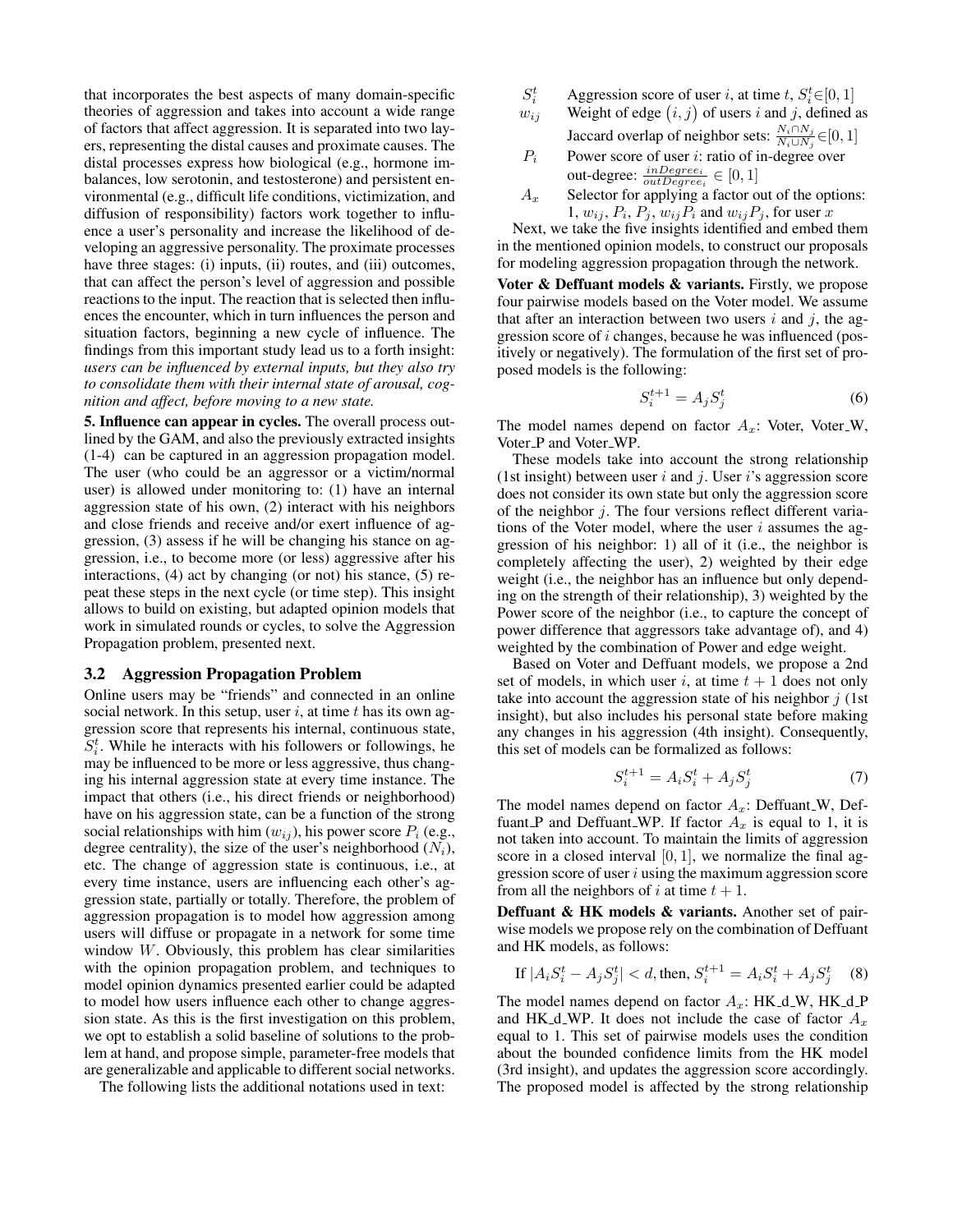with its neighbor (1st insight) and internal personal state (4th insight) at the previous moment. We normalize the final aggression score using the maximum aggression score from all of user *i*'s neighbors, for those that the treaty is valid at  $t+1$ .

DeGroot model & variants. The next set of proposed models take into account the neighborhood of user  $i$  for deciding what aggression score to give to the user (2nd insight). The aggression of a user can be influenced by all of user's neighbors and its internal behavior (4th insight). As a result, this set of models are variants of DeGroot model which considers an average effect across all the neighborhood of the user, and are calculated as follows:

$$
S_i^{t+1} = \frac{A_i S_i^t + \sum_{j \in N_i} A_j S_j^t}{A_i + \sum_{j \in N_i} A_j}
$$
(9)

The model names depend on factor  $A_x$ : Degroot, DeGroot\_W, DeGroot\_P and DeGroot\_WP.  $A_x = 1$  corresponds to the original DeGroot model.

FJ model & variants. We also propose variants of the FJ model, integrating the initial aggression state of an individual in the network (4th insight), along with the user's neighborhood (2nd insight):

$$
S_i^{t+1} = \frac{A_i S_i^0 + A_i S_i^t + \sum_{j \in N_i} A_j S_j^t}{2A_i + \sum_{j \in N_i} A_j}
$$
(10)

The model names depend on factor  $A_x$ : FJ\_W, FJ\_P, FJ\_WP. Averaging DeGroot & FJ models & variants. We propose the following set of models based on DeGroot and FJ, where the aggression score of each user has been inspired by the 2nd, 3rd and 4th insights. The models are modified by taking the average power score and aggression score from all of user's neighbors, individually:

$$
S_i^{t+1} = \left(\frac{A_i + \sum_{j \in N_i} A_j}{1 + \sum_{j \in N_i} 1}\right) \left(\frac{S_i^t + \sum_{j \in N_i} S_j^t}{1 + \sum_{j \in N_i} 1}\right) \tag{11}
$$

The model names depend on factor  $A_x$ : avg DeGroot<sub>-W</sub>, avg DeGroot\_P, and avg DeGroot\_WP.

The final set of proposed models is similar to FJ models, but in these we consider the initial aggressive state of each user  $i$  (2nd-4th insights). Thus, the models are as follows:

$$
S_i^{t+1} = \left(\frac{A_i + A_i + \sum_{j \in N_i} A_j}{1 + 1 + \sum_{j \in N_i} 1}\right) \left(\frac{S_i^0 + S_i^t + \sum_{j \in N_i} S_j^t}{1 + 1 + \sum_{j \in N_i} 1}\right)
$$
\n(12)

The model names depend on factor  $A_x$ : avg FJ\_W, avg FJ\_P, and avg FJ WP.

Next, we explain how all presented models are implemented into a simulator for exhaustive experimentation with different parameter settings using real Twitter data.

### 4 Simulation Methodology

In this section, we outline the methodology followed to simulate propagation of aggression in a social network, given each one of the models proposed earlier. First, some users in the network are assumed to be aggressive, and the rest as normal, formalizing the network's initial state. As time

passes, users interact with, and may affect, each other to become more or less aggressive, thus changing the overall state of aggression of the network through time. Different models can be used to describe these user interactions, and aggression change. To identify which model is better for this task, we compare each model's imposed aggression changes with real (ground truth) data of aggression propagation. Each model performs differently through the simulation, and may match best with the ground truth data at different point in the simulated time. Therefore, at regular time intervals during each simulation we capture snapshots of the network's aggression state and compare each model with the validation data.

Next, we address in the simulator design important factors that can impact the exploration of this complex problem:

- 1. Online social network
- 2. Aggressive and normal users
- 3. Users (edges) to perform propagation
- 4. Ordering of users to perform propagation
- 5. Propagation model applied to modify users' scores
- 6. Metrics used to capture (change of) state of aggression

7. Metrics to compare state of aggression in simulated and validation networks

### 4.1 Online social network

We use an unlabeled, directional Twitter network [\(McAuley](#page-9-28) [and Leskovec 2012\)](#page-9-28) (UT). This dataset has 81306 users or nodes, and 1768149 directed edges between them. We focus on the network's strongly connected component, that has 68413 nodes and 1685163 directed edges. Following past work on network analysis [\(Zuo et al. 2016\)](#page-9-29), we apply weights on edges based on the Jaccard overlap of social circles between two users i and j,  $w_{ij} = \frac{N_i \cap N_j}{N_i \cup N_i}$  $\frac{N_i\sqcup N_j}{N_i\cup N_j}\in [0,1].$ 

### 4.2 Which users should be aggressive?

In UT, we have no labels of aggression: we do not know which users exhibit aggression and which are normal. To identify users who should be labeled as aggressive in  $UT$ :

- 1. We use a small, Twitter network  $LT$  [\(Chatzakou et al.](#page-8-1) [2017\)](#page-8-1), with users labeled as aggressive or not, to train a classifier  $CL$ ) on users' network features,<sup>[1](#page-4-0)</sup> to infer the likelihood that a user will be aggressive. CL was trained with 93.24% accuracy and 93.2% precision and recall.
- 2. We extract the same network properties from  $UT$ , and apply CL on UT to label its users as aggressive or not, based on some threshold.

By applying  $CL$  on  $UT$ , we got 8.5% or 5820 users who were labeled as aggressive. We verified that users selected to be aggressive (or normal) in  $UT$  had similar distributions for their network properties with the annotated users in LT. Each aggressive (normal) user i was given a score  $S_i = 1$  $(S<sub>i</sub> = 0)$ . Interacting users can modify each other's aggression state, leading to users with scores between 0 and 1.

<span id="page-4-0"></span><sup>&</sup>lt;sup>1</sup>User's followers and followees and their ratio, user's clustering coefficient score, hub score, authority score, and eigenvector score.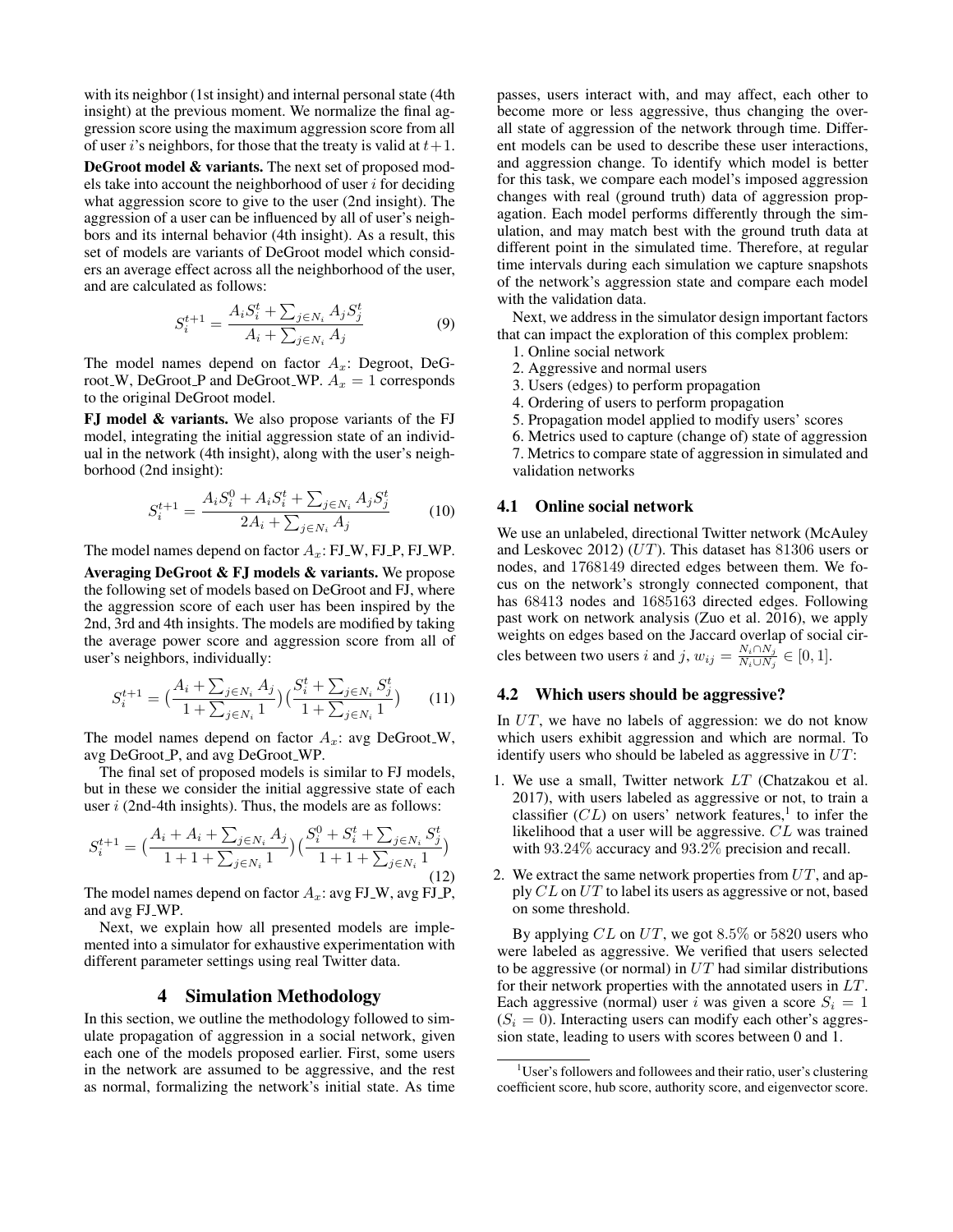### 4.3 Users to perform propagation

We select a set  $\mathbb R$  of random users for executing the propagation model. A large  $\mathbb R$  can cover a larger portion of the network, but can be extremely costly to simulate. We opt for 10% of random edges, covering 65.3% of total users.

### 4.4 Propagation changes applied

Users in R selected for propagation may interact with each other in different ways:

- 1. Randomly, i.e., the selected users are randomly shuffled before their aggression is propagated.
- 2. Based on the most popular (or least popular) user (e.g., using their degree centrality).
- 3. Based on the neighborhood involved (i.e., group users based on neighborhood and propagate between them).

We measure how each method impacts the aggression change of each model during simulation.

### 4.5 Propagation models used

We test all models explained earlier. They are parameterless, making them simpler and more generalizable on different networks and setups.

#### 4.6 Metrics used to measure aggression change

We measure the state of aggression of users and network, and how it changes through simulated time using 26 different metrics, as explained next:

- n: portion of normal users in the network
- **a**: portion of aggressive users in the network
- N-N: portion of edges that both users i and j are normal
- N-A: portion of edges that user i is normal  $\&\, j$  aggressive
- A-N: portion of edges that user i is aggressive  $\&$  j normal
- **A-A**: portion of edges that i and j are aggressive users
- $\mathbf{n} \rightarrow \{\mathbf{n} \mid \mathbf{a}\}\$ : portion of normal users in the initial state who remain normal or become aggressive, respectively
- $\mathbf{a} \rightarrow {\mathbf{n} \mid \mathbf{a}}$ : portion of aggressive users in the initial state who become normal or remain aggressive, respectively
- N-N  $\rightarrow \{N\text{-}N \mid N\text{-}A \mid A\text{-}N \mid A\text{-}A\}$ : portion of edges that users  $i$  and  $j$  at initial state were normal and remain normal, or one, or both users become aggressive, respectively
- N-A  $\rightarrow$  {N-N || N-A || A-N || A-A}: same as above for edges where  $j$  is aggressive at the initial state
- $A-N \rightarrow \{N-N \mid N-A \mid A-N \mid A-A\}$ : same as above for edges where  $i$  is aggressive at the initial state
- $A-A \rightarrow \{N-N \mid N-A \mid A-N \mid A-A\}$ : same as above for edges where both  $i$  and  $j$  are aggressive at the initial state

These elements capture the state of the network with respect to users and edges and their label at time  $t$ , and how these are changing through the simulated time between time  $t_i$  and  $t_{i+1}$  (declared as  $\rightarrow$ ). Each of these metrics can be computed at regular snapshots  $(T_0, T_1, T_2, \ldots, T_N)$ , by comparing the network state at a given snapshot  $(T_N)$  with initial state  $T_0$ .

### 4.7 Measuring ground truth metrics

We compute these metrics in  $LT$  as follows. First, we used the snapshot from 2016, with 401 users labeled as normal, aggressive, bully, or spammers. We removed the spam class and merged all aggressors and bullies under the aggressive class. Note: in this set of labeled users, their friends or followers are not labeled, so they are considered normal. Then, during 04-05/2019, we re-crawled these users' ego-networks. This crawl involved  $\sim$ 717k users (401 egos unique users). When this crawl was completed, ∼650k users were found to be active,  $\sim 30k$  users were found suspended, and ∼37k users were found to have deleted their account. We make the assumption that active users in 2019 can be considered "normal", and suspended users are "aggressive", since at some point in the past they violated Twitter rules. We ignore users who deleted their profiles, as it is a userdecided action. Using the above two time crawls (2016 and 2019), we computed the ground truth or validation vector for the above mentioned 26 metrics, which capture the change of aggression of users and type of edges (A-A, A-N, etc.).

#### 4.8 Comparing simulation and ground truth data

The above set of metrics is computed for all models and for 10 time snapshots per simulation. Using a pre-selected threshold  $T_A$  for each user's aggression score, we binarize their final state and thus, compute overall aggression change in nodes and edges. Then, we compare with the validation vector from the ground truth data. This comparison is executed using standard similarity metrics such as Cosine similarity, Pearson correlation, Spearman rank correlation, and Euclidean distance. This comparison establishes how close a model changes the state of aggression of the network (in both nodes and edges) to match the ground truth.

### 5 Analysis of Simulation Results

In this section, we show the results from the extensive simulations performed, under different experimental settings used: 26 propagation models, 10 thresholds for  $T_A =$  $0.05, \ldots, 0.9$ , comparisons with 10 time snapshots, 4 metrics for comparing ground truth with model performance in each snapshot, 5 types of orderings of users to propagate aggression, and 10% random edges (and their users).

#### 5.1 Which models are stable and perform best?

The first step towards analyzing the simulation results is to compare the proposed models with respect to their performance. Cosine similarity is used for the comparison, with the threshold above which a user is characterized as aggressive or not, set to  $T_A = 0.5$ . Figure [1](#page-6-0) plots the cosine similarity for all considered models in relation to the validation vector of real data. We observe that with *Deffuant P*, we achieve best performance. Also, V oter, *Deffuant W*, and *HK*  $\mathsf{N}^*$  *W* are among the top models.

We note that when the edge weight  $(W)$  is considered, the performance in some cases is adversely affected. For example, the *Voter*<sub>-</sub>*W* model reaches similarity with ground truth less than 0.5. Mixed results are observed when the Power score (P) is used; e.g., in *Deffuant* and *DeGroot* models the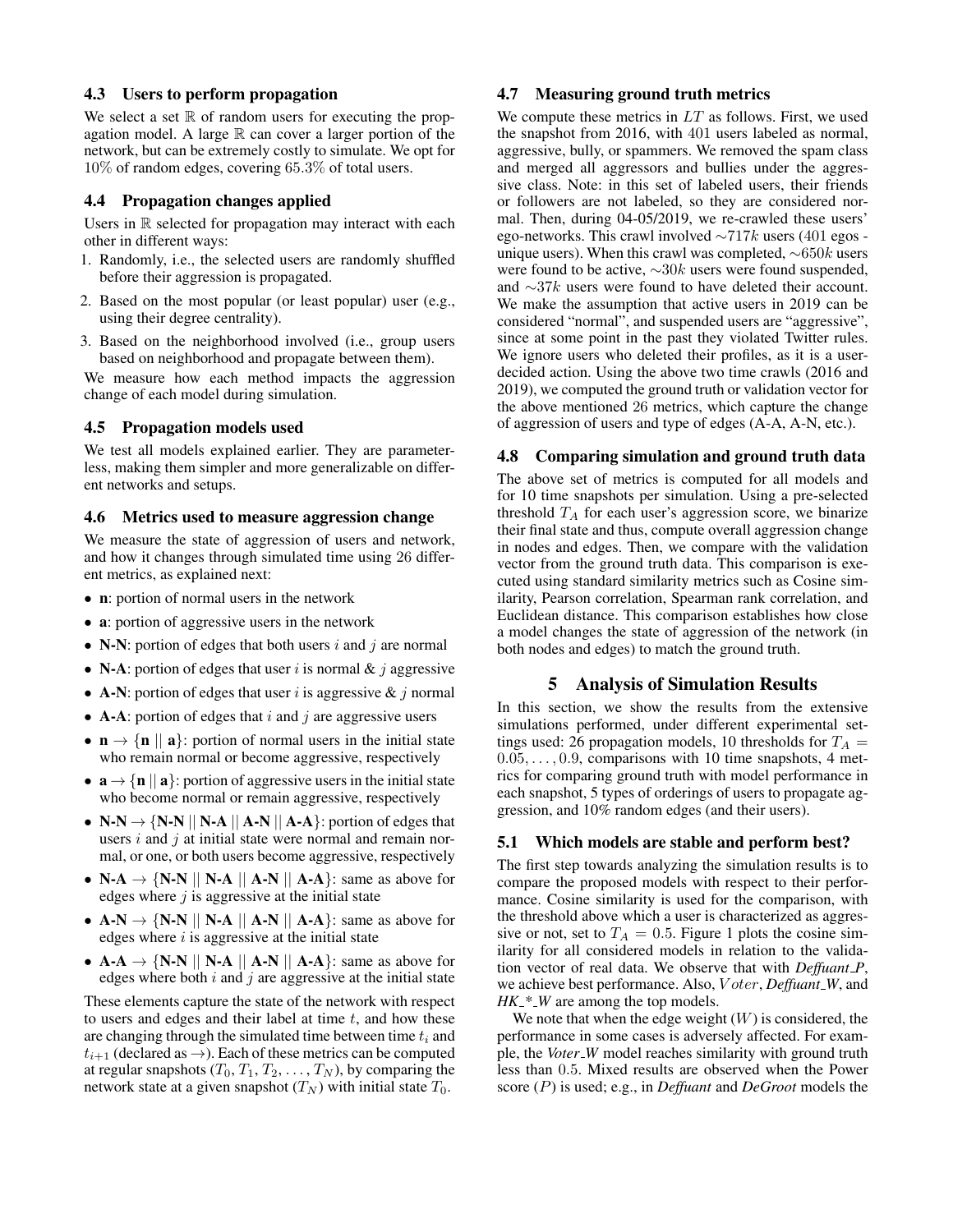<span id="page-6-0"></span>

Figure 1: Cosine similarity of all proposed models with the validation vector, for 10% of selected edges and  $T_A = 0.5$ . The different time snapshots of the simulation are colored from light to dark blue. We group the models in sets based on their commonality.

performance increases, indicating that the influence of user  $i$  to its neighbor  $i$  is more important when it is not constrained to the given edge  $(i, j)$ , but instead, when the neighborhood of *i*,  $N_i$ , is considered. *Degroot* and FJ models perform similarly, indicating that the state of neighborhood of the user has no significant influence to the overall performance. Finally, averaging *DeGroot* and FJ models perform the worst, regardless of whether the edge weight or power score are considered, separately or in combination.

Different Aggression Thresholds  $T_A$ . We evaluate further the proposed models by investigating a wider range of thresholds  $T_A = 0.05, \ldots, 0.9$  (results omitted due to space limits). Overall, we observe models showing stable (low or high) performance, independent of  $T_A$  selected, or models highly depended on  $T_A$ . Specifically, *Deffuant*  $P$ , *Voter*, and  $HK^*$  *P* achieve high performance (similarity  $> 0.8$ ). On the contrary, *Voter W*, *Voter WP*, and *Averaging \* \** show lower performance (similarity  $< 0.7$ ) regardless of  $T_A$  selected. Alternatively, there are models whose performance highly depends on the change of TA. *Deffuant W\** and *HK \* W\** fluctuate from average to high performance  $(0.7 <$  similarity  $< 0.85$ ), and *Degroot*<sup>\*</sup> and  $FJ_*$ <sup>\*</sup> show highly varying performance  $(0.45 <$  similarity  $< 0.85$ ).

Takeaways. From the top performing models, i.e., *Deffuant P*, *Voter*, and *HK \* P*, two main observations can be made: (i) a user's internal aggression state is highly dependent on their mate's aggression state (i.e., with whom there is a direct interaction / relationship), and (ii) the internal aggression state of a user constitutes an important factor in aggression propagation. This observation aligns well with the 4th insight in Sec. [3.1.](#page-2-0) In situations with various options for reaction, the inner state (in our case, the aggression state) of individuals, as well as those with whom there is a direct connection with, are key factors in the subsequent state of the individuals themselves [\(Hatfield, Cacioppo, and Rapson](#page-9-30) [1993\)](#page-9-30). This is also reflected by the top models, as, on the one hand, they are all pairwise models, while on the other, apart from *V oter*, they consider a user's internal aggression state before making aggression changes. Overall, based on

the best models, we observe that online aggression (especially when taking place on Twitter) is propagating from one user to another; users are not so influenced by their neighborhood. Aggressive users have been shown to be less popular (i.e., smaller number of followers and friends) than normal users [\(Chatzakou et al. 2019\)](#page-8-2) which could explain the fact that aggressive users are more affected by direct relationships rather than their neighborhood aggression state.

### 5.2 How do models perform over time?

Next, we examine how model performance is affected when different time snapshots of the network's aggression state are considered. This analysis is done to: (i) compare with ground truth each model's state at progressing simulation times, and (ii) detect which of the snapshots was better fitting the real data. We remind the reader that there is no point in simulating propagation until the models converge to some steady state, since the time taken for this may not match the timing the ground truth data were captured. For our analysis, we focus on the top four performing (regardless of  $T_A$ ) models, i.e., *Deffuant P*, *Voter*, *HK 0.5 P*, and *HK 1.0 P*.

Figure [2](#page-7-0) shows that for all models, performance is lower within the first snapshots and gradually increases, to stabilize in the last snapshots. As for the similarity metrics, they follow a similar pattern across models, indicating that either of them can be used to do the performance analysis, and that the comparison results are stable against analysis that considers ranks or absolute numbers in the vectors compared.

Takeaways. These models successfully capture how a network's aggression status changes across time. The notion of snapshots constitutes a valid process in representing the aggression propagation, since it captures the way aggression is (or will be) expected to be in real time in a network. By focusing on user interactions (*Voter* model), or user's internal aggression state (*Deffuant P*, *HK 0.5 P*, and *HK 1.0 P*), the aforementioned models can be used to track how aggression propagates in networks with similar properties.

### 5.3 Is the order of changes important?

Figure [3](#page-7-1) shows the aggression evolution of three sets of users (i.e., normal, aggressive, all users) in relation to how they could interact (i.e., randomly, based on popularity (most/least), involved neighborhood, and network id), for the top two models (similar results for all top models, omitted due to space). If aggressive users were to interact randomly, it would lead to faster decline of the aggression compared to the rest of the ordering methods. In contrast, aggressive users show greater resistance in reducing their aggression if they were to interact based on users' popularity (from highest to lower). Interestingly, assuming the least popular users were to interact (act on their aggression) first, it would lead to slower propagation. If aggression propagated from one neighborhood to the next, it would also lead to a slow rate of propagation, at times approaching the least popular user ordering. For normal users, aggression status could not be significantly affected by the way they interact; the difference between the initial and final aggression scores is subtle. Instead, the effect of normal users is greater on the aggressors than the inverse. For all considered models (apart from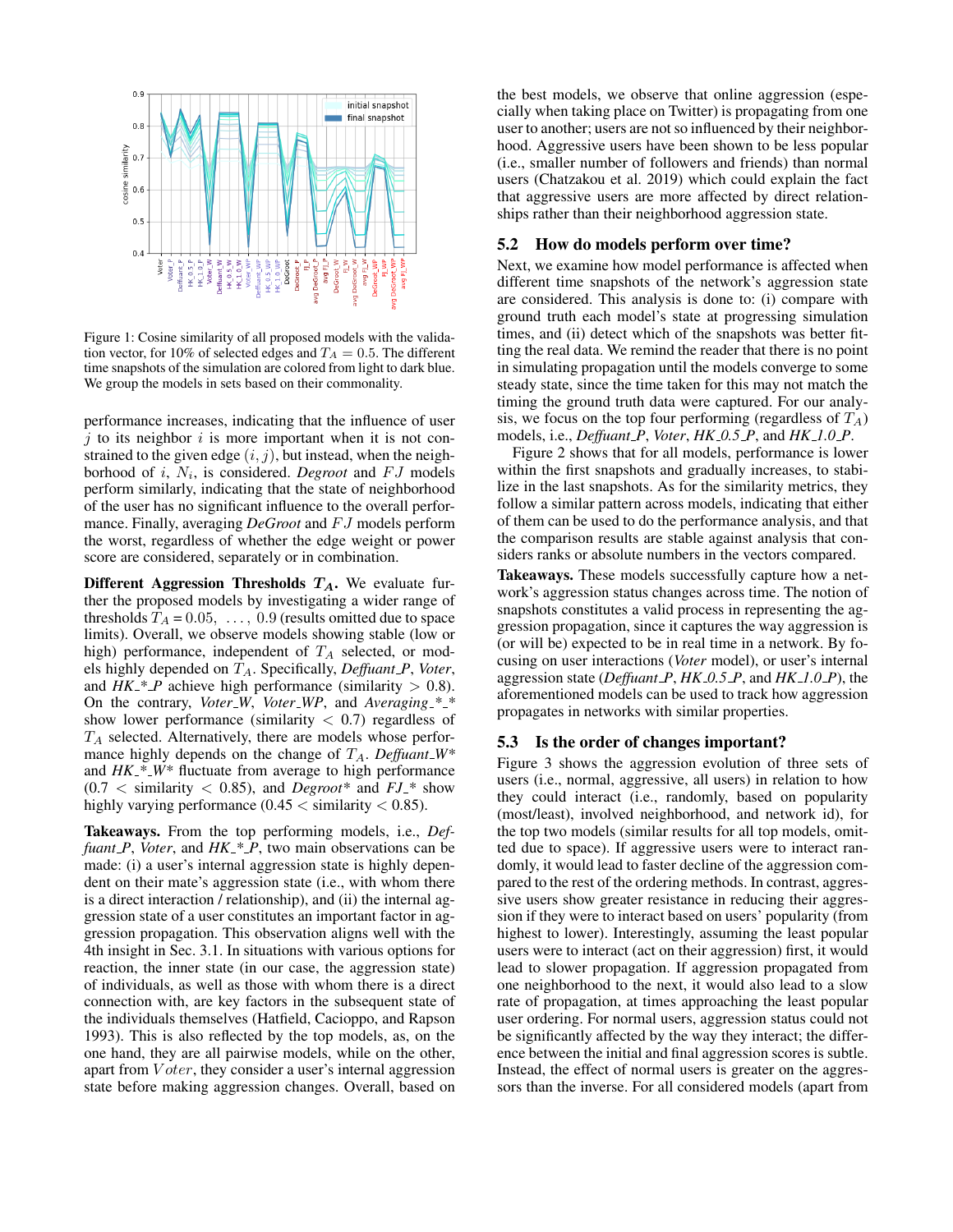<span id="page-7-0"></span>

Figure 2: Similarity of the top 4 performing models with ground truth, through 10 time snapshots: (a) *Voter*, (b) *Deffuant P*, (c) *HK 0.5 P*, and (d) *HK 1.0 P*. We show 4 similarity metrics: cosine similarity, Pearson correlation, spearman correlation, and euclidean distance. Variation of colors for a metric illustrate the performance of the given model and metric for different thresholds  $T_A = 0.05, \ldots, 0.90$ .

<span id="page-7-1"></span>

Figure 3: Final average aggression score for aggressive (top part), normal (bottom part), and all (middle part) users, based on 5 different types of users' ordering, through the simulation time.

*Voter*) after a number of interactions (i.e., 175k), the aggression score converges, indicating that within a network, even with faster or slower changes, the network state stabilizes.

Takeaways. Overall, the way users could interact and "exchange" or propagate aggression impacts the overall network state. Popularity of users can be a great predictor of how aggression will move in the network. This could be attributed to the fact that more popular users can have stronger impact within a network if they are aggressive (or not) due to their high degree centrality, since they can affect many users at the same time, leading to high rate of aggression propagation. This is also aligned with phenomena already evident in the wild (3rd insight: *Influence due to power difference*, Sec. [3.1\)](#page-2-0). At the same time, normal users are more resistant to aggression, due to their expected higher power status and larger neighborhoods with non-aggressive state.

### 5.4 How is users' final aggression state?

Figure [4](#page-7-2) shows how users' aggression has settled at the end of the simulation (on 10th snapshot) across the top four performing models; we consider the more realistic random ordering of changes. Figure [4\(a\)](#page-7-3) shows that regardless of model, at least 60% of normal users in the end remain unaffected (i.e., their aggression score is zero), while at most 40% of users gain some aggression (at different levels, varying from 0 to 1). For instance, based on *Deffuant P*, almost 10% of users end up with maximum aggression score, with the rest of users varying between the lower and upper limits. In *Voter*, because of its formulation, the aggression score is either 0 or 1, with about 20% of normal users affected.

<span id="page-7-3"></span><span id="page-7-2"></span>

<span id="page-7-4"></span>Figure 4: CDFs of the final aggression scores of (a) normal and (b) aggressive users who participated in the aggression propagation.

Finally, from Figure [4\(b\),](#page-7-4) about 20%-30% of aggressive users maintain their high aggression score (depending on the model), with only about 30% of aggressive users turning normal (*Deffuant P* and *HK \* P*). Contrary to normal users, when *V* oter is used, a high portion of  $\sim 80\%$  aggressive users is positively affected by turning into normal. Overall, in consistency with Figure [3,](#page-7-1) normal users are more resistant to adopting aggression, as opposed to aggressive users.

### 6 Discussion

Despite the consequences that abusive behavior has on individuals (e.g., embarrassment, depression, isolation from other community members), there are still important cases of aggression that stay under the radar of social networks, e.g., [\(O'Sullivan 2018\)](#page-9-31). In fact, how such behavior propagates within networks has not been studied extensively. To address this gap, here, we are the first to propose a pipeline to evaluate various aggression dynamics models, and to conclude in those best emulating aggression propagation in social networks. To simulate how such behavior could spread in the network, we built on top of popular opinion dynamics models, and test and validate our models' performance on real Twitter data. We found that our proposed models based on the *Deffuant* and *Hegselmann & Krause* opinion models, perform best in modeling aggression propagation in a network such as Twitter, regardless of parameters or thresholds used. Important insights embedded in these models are: (1) online aggression tends to propagate from one user to another, (2) power score of a user (e.g., degree centrality) and (3) users' internal aggression state, both constitute top fac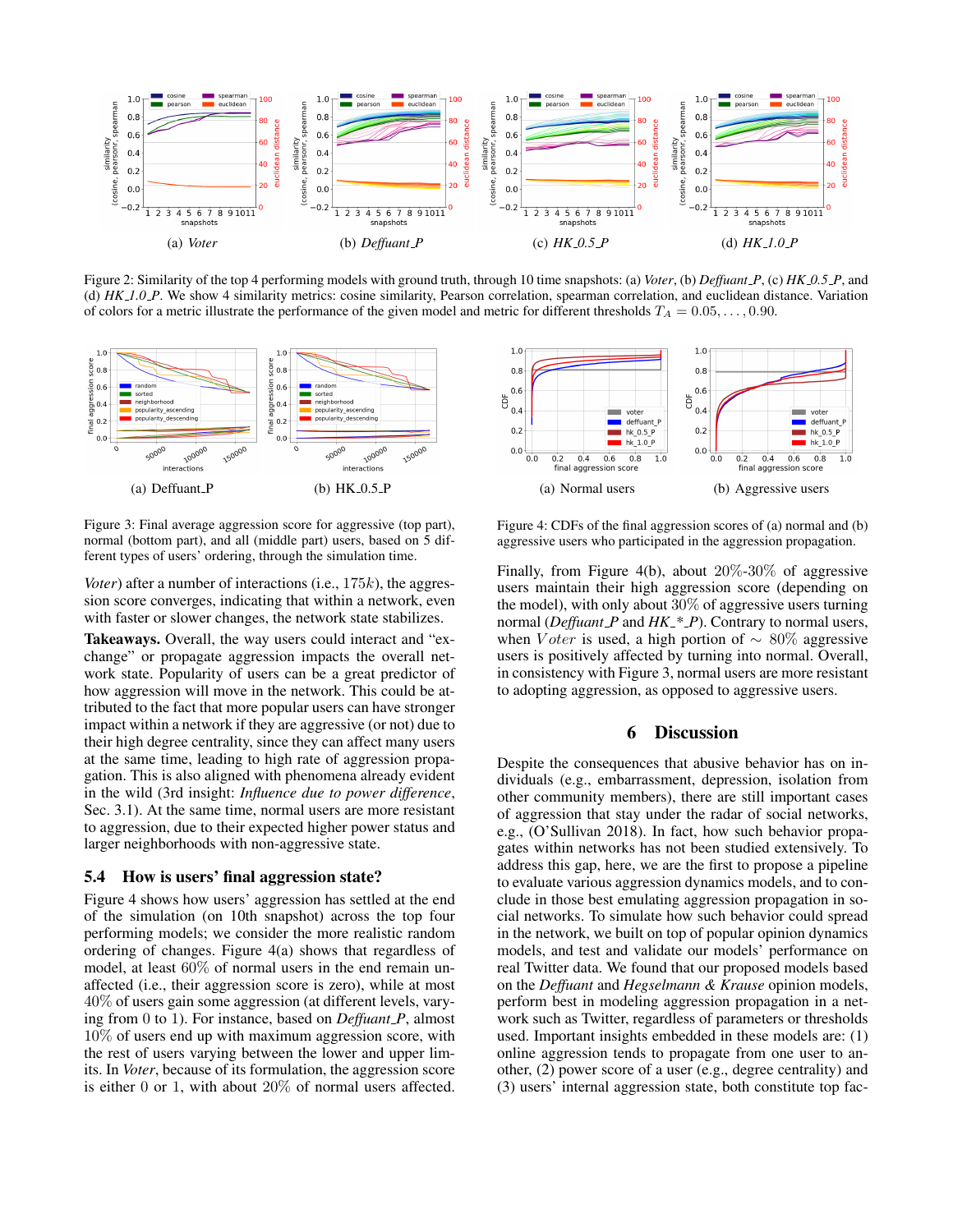tors to be considered in aggression propagation modeling, (4) influence by users' neighborhood is of less importance.

Overall, we believe this work makes a significant first step towards understanding and modeling the dynamics of aggression. The outcomes of our work highlight the suitability of the top performing models in simulating propagation of aggression in a network such as Twitter, and how a campaign to monitor and even stop aggression on Twitter could work. That is, if aggressive users are monitored in their interactions with others (e.g., posting of aggressive messages), and simultaneously, normal users are shielded from this aggression by dropping such communication, the overall aggression in the network will significantly drop. In fact, if the campaign targets highly popular aggressive users, who are encouraged to reduce their aggression via educational tutorials and other interventions, the overall aggression in the network can drop faster than selecting users with different criteria (e.g., random). An interesting extension of this work would be to attempt aggression propagation modeling on a dynamic network, in which links are added or removed through time, since evolving networks are the most realistic but notoriously difficult to model. Also, it would be worthwhile to investigate the effectiveness of the proposed models to predict aggression on other platforms.

### Acknowledgements

This research has been partially funded by the European Union's Horizon 2020 Research and Innovation program under the Marie Skodowska-Curie ENCASE project (Grant Agreement No. 691025) and CONCORDIA project ((Grant Agreement No. 830927).

#### References

- <span id="page-8-16"></span>[Allen, Anderson, and Bushman 2018] Allen, J. J.; Anderson, C. A.; and Bushman, B. J. 2018. The general aggression model. *Current Opinion in Psychology* 19:75 – 80. Aggression and violence.
- <span id="page-8-22"></span>[Anderson and Carnagey 2004] Anderson, C. A., and Carnagey, N. L. 2004. Violent evil and the general aggression model. *The Social Psychology of Good and Evil* 168 – 192.
- <span id="page-8-15"></span>[Bandura, Ross, and Ross 1961] Bandura, A.; Ross, D.; and Ross, S. A. 1961. Transmission of aggression through imitation of aggressive models. *The Journal of Abnormal and Social Psychology* 63(3):575–582.
- <span id="page-8-8"></span>[Behera and Schweitzer 2003] Behera, L., and Schweitzer, F. 2003. On spatial consensus formation: Is the sznajd model different from a voter model? *International Journal of Modern Physics C* 14:1331–1354.
- <span id="page-8-9"></span>[Bernardes, Stauffer, and Kertsz 2002] Bernardes, A.; Stauffer, D.; and Kertsz, J. 2002. Election results and the sznajd model on barabasi network. *Physics of Condensed Matter* 25:123–127.
- <span id="page-8-21"></span>[Cairns et al. 1988] Cairns, R. B.; Cairns, B. D.; Neckerman, H. J.; Gest, S. D.; and Gariepy, J.-L. 1988. Social networks and aggressive behavior: Peer support or peer rejection? *Developmental Psychology* 24(6):815–823.
- <span id="page-8-5"></span>[Campbell 1987] Campbell, A. & Muncer, S. 1987. Models of anger and aggression in the social talk of women and men. *Journal for Theory of Social Behaviour* 17(4).
- <span id="page-8-11"></span>[Caruso and Castorina 2005] Caruso, F., and Castorina, P. 2005. Opinion dynamics and decision of vote in bipolar political systems. *International Journal of Modern Physics C* 16(09):14731487.
- <span id="page-8-1"></span>[Chatzakou et al. 2017] Chatzakou, D.; Kourtellis, N.; Blackburn, J.; De Cristofaro, E.; Stringhini, G.; and Vakali, A. 2017. Mean birds: Detecting aggression and bullying on twitter. In *WebSci*, 13–22. New York, NY, USA: ACM.
- <span id="page-8-2"></span>[Chatzakou et al. 2019] Chatzakou, D.; Leontiadis, I.; Blackburn, J.; De Cristofaro, E.; Stringhini, G.; Vakali, A.; and Kourtellis, N. 2019. Detecting cyberbullying and cyberaggression in social media. *Transactions on the Web*.
- <span id="page-8-3"></span>[Chen et al. 2012] Chen, Y.; Zhou, Y.; Zhu, S.; and Xu, H. 2012. Detecting Offensive Language in Social Media to Protect Adolescent Online Safety. In *PASSAT and SocialCom*.
- <span id="page-8-20"></span>[Cheng et al. 2017] Cheng, J.; Bernstein, M.; Danescu-Niculescu-Mizil, C.; and Leskovec, J. 2017. Anyone can become a troll. *Proceedings of the 2017 ACM Conference on Computer Supported Cooperative Work and Social Computing - CSCW 17*.
- <span id="page-8-12"></span>[Clifford 1973] Clifford, Peter & Sudbury, A. 1973. A model for spatial conflict. *Biometrika* 60(3):581–588.
- <span id="page-8-6"></span>[Corcoran, Guckin, and Prentice 2015] Corcoran, L.; Guckin, C.; and Prentice, G. 2015. Cyberbullying or cyber aggression?: A review of existing definitions of cyber-based peer-to-peer aggression. *Societies* 5(2):245–255.
- <span id="page-8-0"></span>[Cyberbullying Research Center 2019] Cyberbullying Research Center. 2019. [https://cyberbullying.org/facts.](https://cyberbullying.org/facts)
- <span id="page-8-17"></span>[Davidson et al. 2017] Davidson, T.; Warmsley, D.; Macy, M.; and Weber, I. 2017. Automated hate speech detection and the problem of offensive language. In *ICWSM*.
- <span id="page-8-10"></span>[Deffuant, Amblard, and Weisbuch 2004] Deffuant, G.; Amblard, F.; and Weisbuch, G. 2004. Modelling group opinion shift to extreme : the smooth bounded confidence model.
- <span id="page-8-7"></span>[Deffuant et al. 2000] Deffuant, G.; Neau, D.; Amblard, F.; and Weisbuch, G. 2000. Mixing beliefs among interacting agents. *Advances in Complex Systems* 03(01n04):87–98.
- <span id="page-8-13"></span>[Degroot 1974] Degroot, M. H. 1974. Reaching a consensus. *Journal of the American Statistical Association* 69(345):118–121.
- <span id="page-8-18"></span>[Dinakar, Reichart, and Lieberman 2011] Dinakar, K.; Reichart, R.; and Lieberman, H. 2011. Modeling the detection of textual cyberbullying. *The Social Mobile Web* 11(02).
- <span id="page-8-4"></span>[Djuric et al. 2015] Djuric, N.; Zhou, J.; Morris, R.; Grbovic, M.; Radosavljevic, V.; and Bhamidipati, N. 2015. Hate Speech Detection with Comment Embeddings. In *WWW*.
- <span id="page-8-19"></span>[E. Gabbey and Jewell 2016] E. Gabbey, A., and Jewell, T. 2016. Aggressive behavior. [http://bit.ly/2QNuFSR.](http://bit.ly/2QNuFSR)
- <span id="page-8-14"></span>[Farver 1996] Farver, J. 1996. Aggressive behavior in preschoolers' social networks: Do birds of a feather flock together? *Early Childhood Research Quarterly* 11(3):333– 350.